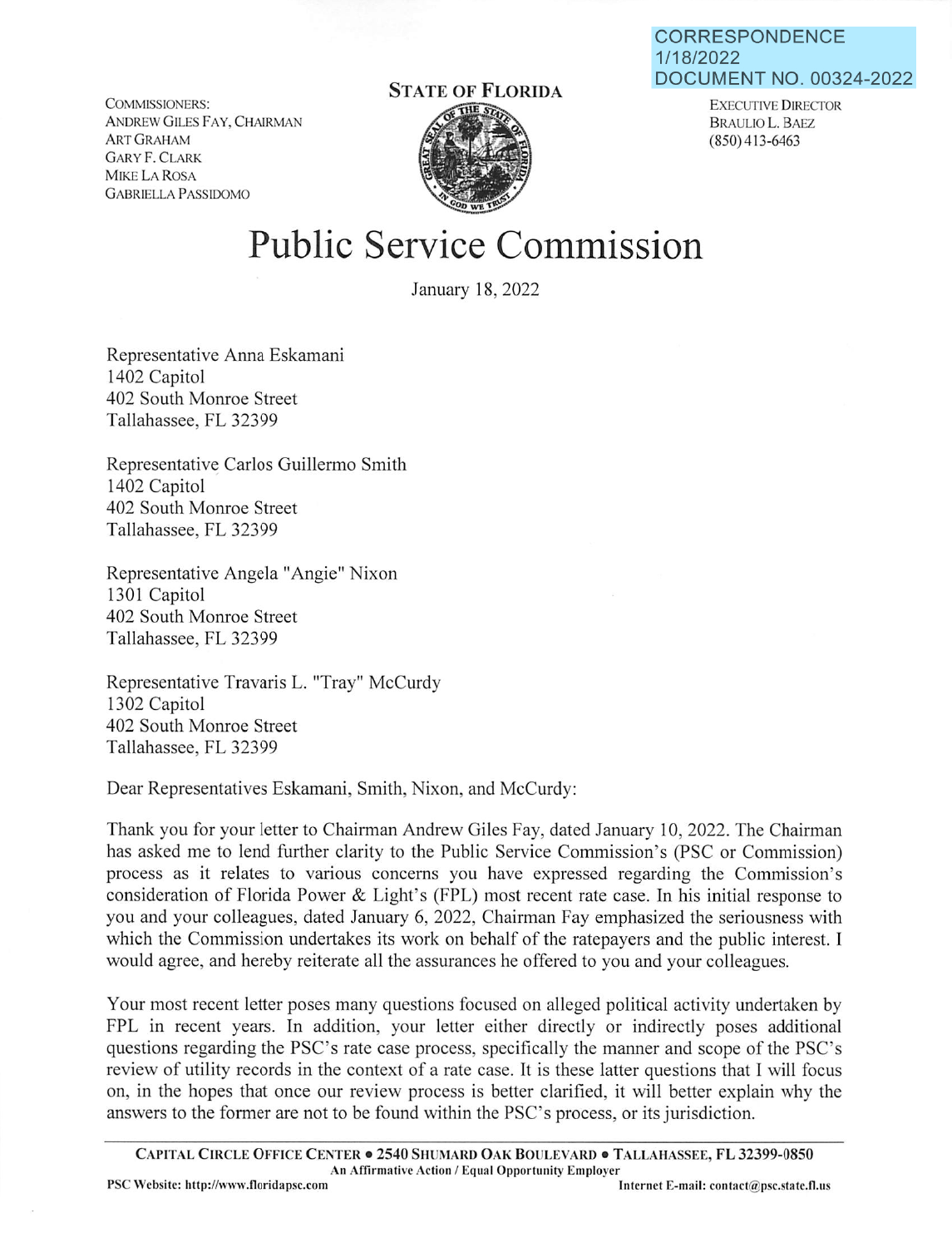Representative Anna Eskamani Page 2 January 18, 2022

Simply put, the PSC is charged with ensuring that the rates charged to customers by a utility are fair, just, and reasonable, and that those rates are set at levels sufficient to recover only the prudently incurred costs to provide service. Every cost or expense for which a utility seeks recovery must first be deemed prudent by the Commission. The notion of prudence is closely associated to the question of whether an expense is related to the provision of service. If an expense cannot be proven to be related to the provision of service, it cannot be deemed prudent for recovery through rates charged to customers. There are many examples of costs which the Commission has found to have insufficient or no relation to the provision of service. A common example are costs for advertising intended only to burnish the image or reputation of a utility. Another example are costs for lobbying and other political activities. These types of costs are borne by a utility's shareholders. The question of how utilities use shareholder funds is not within the PSC's jurisdiction.

In order to ensure that utilities' rates are not based upon prohibited costs, the PSC's audit staff will review the records and books of a utility during the pendency of a rate case. The purpose of an audit is to determine that financial information presented by a utility is in compliance with PSC rules, prior orders of the Commission, and policies. Procedures for audits of this nature are designed to provide reasonable assurance to the Commission that a utility's financial information is accurate and representative of operations expected to occur during the first year that new rates are in effect. The accounting rules which the utilities are required to follow are promulgated by the Federal Energy Regulatory Commission and the PSC. These rules require that charitable, social and community donations, and expenditures for certain civic, political, and related activities be recorded in accounts that are not included in the expenses which are recovered from ratepayers.

Your letter dated January 10, 2022 included reference to payments to politically active trade associations for which FPL sought recovery through rates. These industry association dues were included in their filings, along with supporting documentation in response to specific staff inquiries, and are specifically listed in Schedule C-15, which is a publicly available document. The amounts sought by the utility are net of amounts for lobbying and related political activity, in compliance with the PSC's long-standing prohibition against their inclusion for recovery through rates. Our review of these amounts, supporting documents and applicable adjustments found no exceptions, ultimately concluding that rates are not based upon costs for such prohibited purposes.

Your letter further referenced by name certain entities that engaged in political activity on behalf of FPL. Notably, these specific entities do not appear on Schedule C-15; this further supports the conclusion that rates, as approved by the Commission, recover only prudently incurred costs and are not based upon costs for prohibited purposes.

A brief word on the PSC's use of sampling in our review process is also in order. The use of sampling is common in all disciplines that deal with large volumes of data subject to time constraints - whether it be accounting, political polling, or even health-related studies-and the PSC's use of sampling in its review is no different. Our use of sampling is done in accordance with relevant auditing principles, and is aimed at detecting anomalies in spending which can lead to the need for further investigation. Within the limits of the Commission's review of FPL's